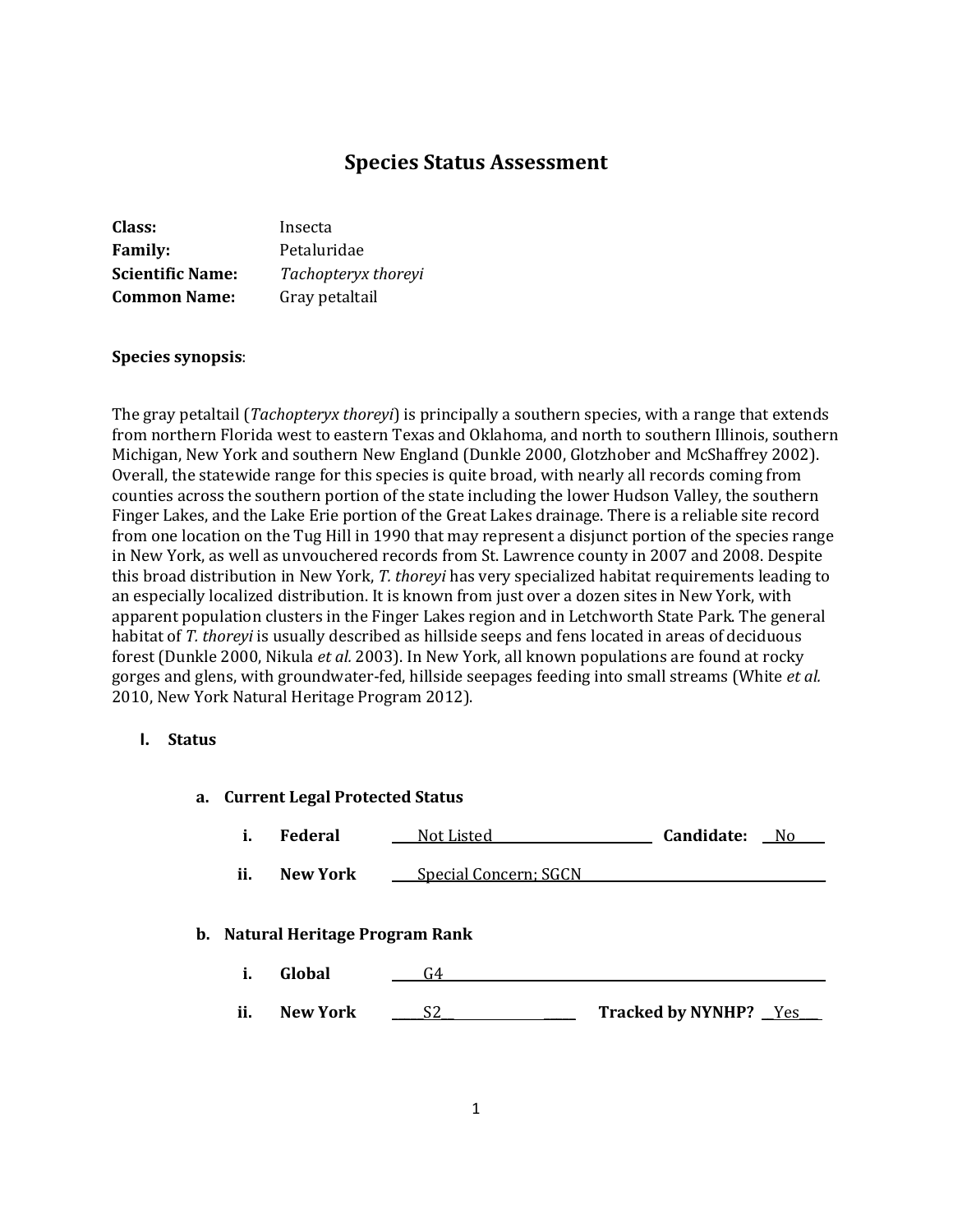**Other Rank:**

IUCN Red List— Least concern

### **Status Discussion:**

Several sites have been known for decades, indicating that the species is viable and presumably stable over the long-term. Suburban and other development has been taking place in the lower Hudson Valley portion of the species range for decades and it is possible that some sites, including two represented by historical records, have been lost (New York Natural Heritage Program 2011). Information on populations sizes and populations trends at specific sites is not available.

## **II. Abundance and Distribution Trends**

### **a. North America**

**b**.

| i. Abundance                               |  |
|--------------------------------------------|--|
|                                            |  |
| ii. Distribution:                          |  |
|                                            |  |
| Time frame considered: 1988-2012           |  |
| Regional                                   |  |
| i. Abundance                               |  |
|                                            |  |
| ii. Distribution:                          |  |
|                                            |  |
| <b>Regional Unit Considered:</b> Mortheast |  |
| Time Frame Considered: 1988-2011           |  |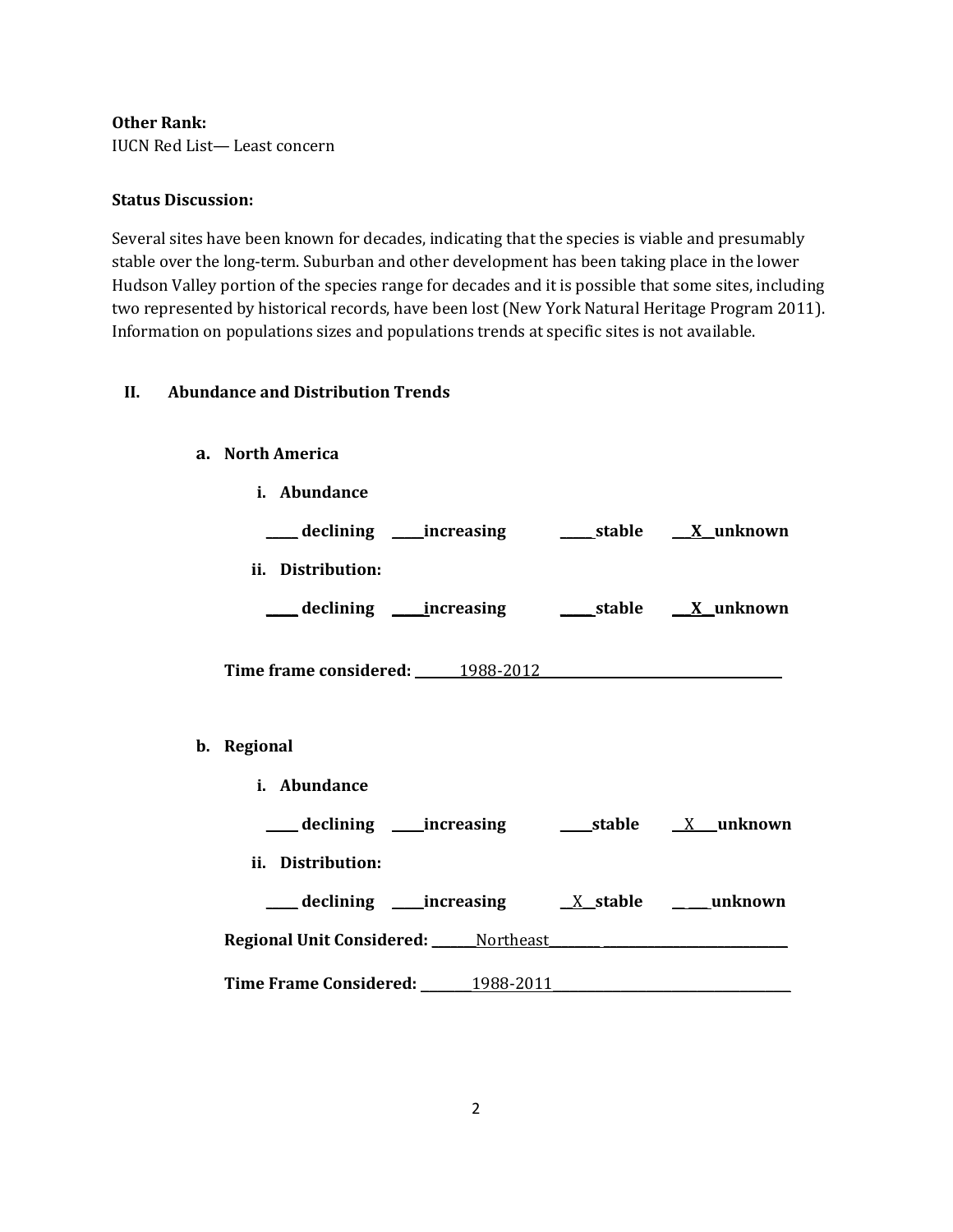**c. Adjacent States and Provinces**

| <b>CONNECTICUT</b>                                   | Not Present $X$                          | No data ______                          |
|------------------------------------------------------|------------------------------------------|-----------------------------------------|
| <b>QUEBEC</b>                                        | Not Present $X$                          | No data ______                          |
| <b>VERMONT</b>                                       | Not Present $X$                          | No data ______                          |
| <b>ONTARIO</b>                                       | Not Present $X$                          | No data ______                          |
| MASSACHUSETTS Not Present Not at a X<br>i. Abundance |                                          |                                         |
|                                                      |                                          |                                         |
| ii. Distribution:                                    |                                          |                                         |
|                                                      |                                          |                                         |
| Listing Status: Not listed SGCN? No                  |                                          |                                         |
| <b>NEW JERSEY</b>                                    |                                          | Not Present __________ No data ___ X___ |
| i. Abundance                                         |                                          |                                         |
| ii. Distribution:                                    | declining increasing X stable __ unknown |                                         |
|                                                      |                                          |                                         |
|                                                      |                                          |                                         |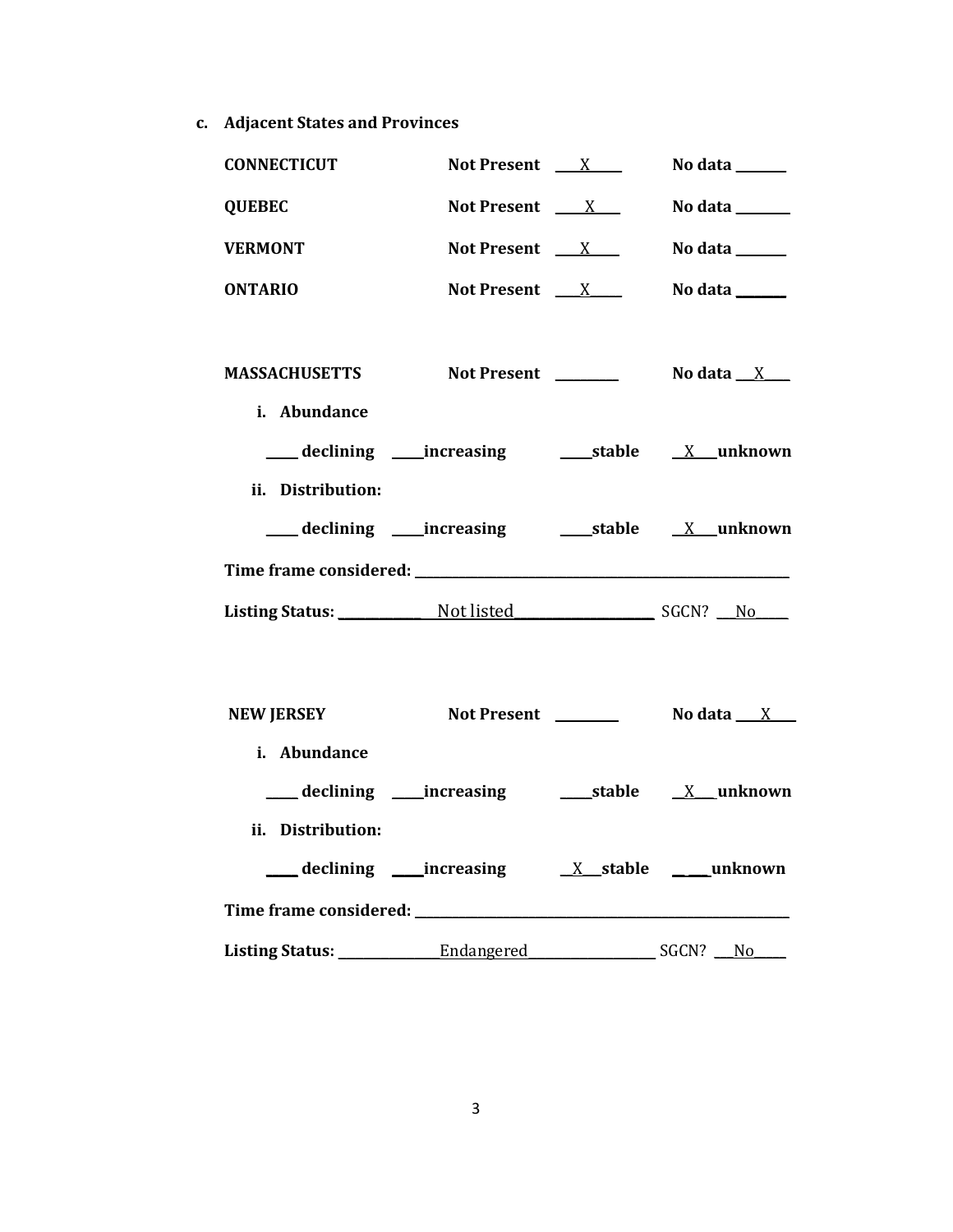|                         | PENNSYLVANIA Not Present _________ No data X  |  |
|-------------------------|-----------------------------------------------|--|
| i. Abundance            |                                               |  |
|                         |                                               |  |
| ii. Distribution:       |                                               |  |
|                         | declining increasing X stable unknown         |  |
|                         |                                               |  |
|                         |                                               |  |
| d. NEW YORK             |                                               |  |
| i. Abundance            |                                               |  |
|                         |                                               |  |
| ii. Distribution:       |                                               |  |
|                         | <u>X</u> declining increasing stable mush own |  |
|                         | Time frame considered: 2005-2009              |  |
| <b>Moderate decline</b> |                                               |  |

## **Monitoring in New York.**

The New York State Dragonfly and Damselfly Survey (NYSDDS) was conducted from 2005-2009 but there are no organized, regular monitoring or survey activities directed toward this species or to sites where it has been documented.

## **Trends Discussion:**

There is no information on population trends for *T. thoreyi* at known locations, although several sites have been known for decades, indicating that they are viable and presumably stable. There is also the possibility that some sites have been lost in recent years due to new suburban and other development in at least the rapidly growing lower Hudson Valley portion of the species range (New York Natural Heritage Program 2011).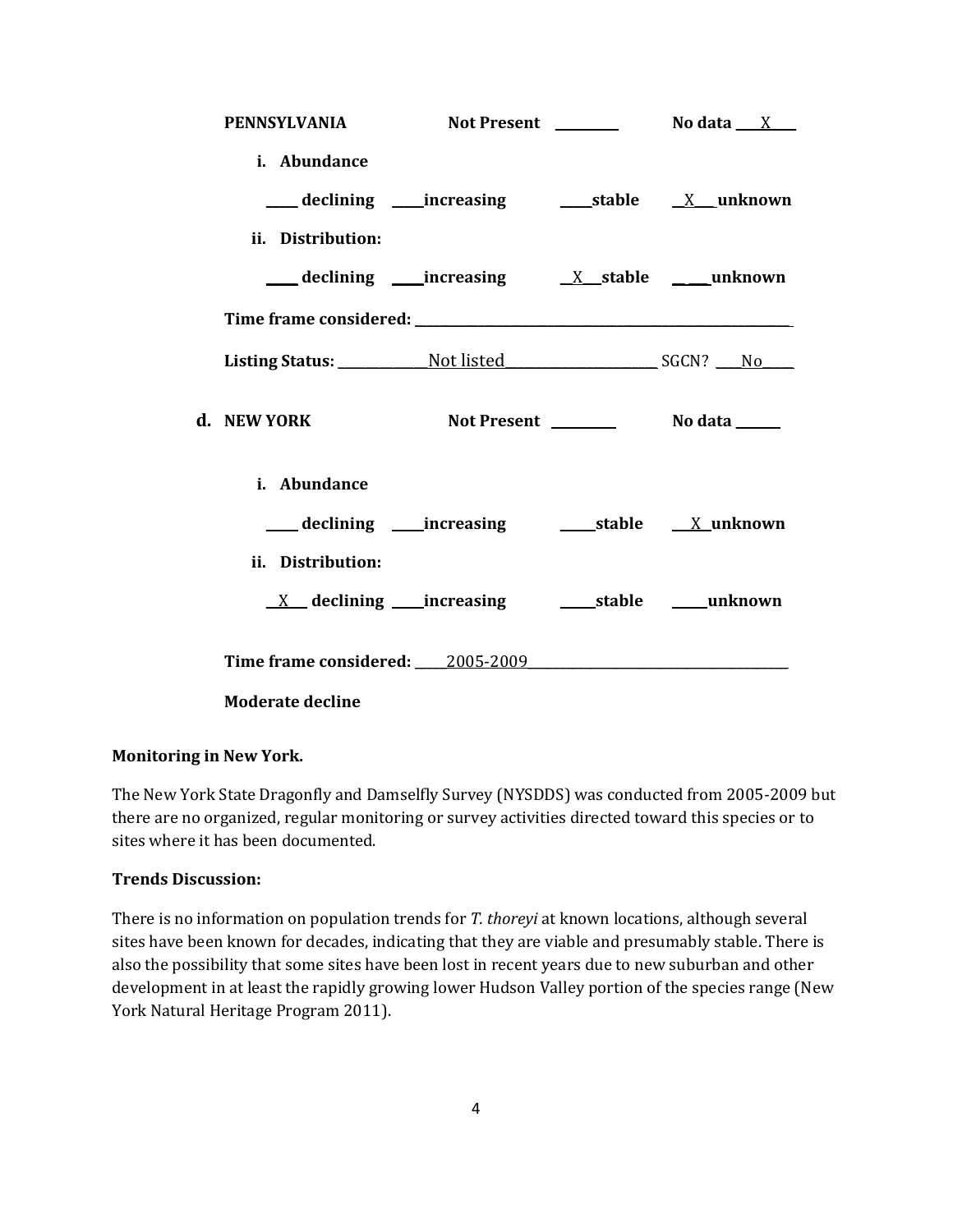

**Figure 1**. Conservation status of the gray petaltail in North America (NatureServe 2012).



**Figure 2**. Distribution of the gray petaltail in the United States (Donnelly 2004).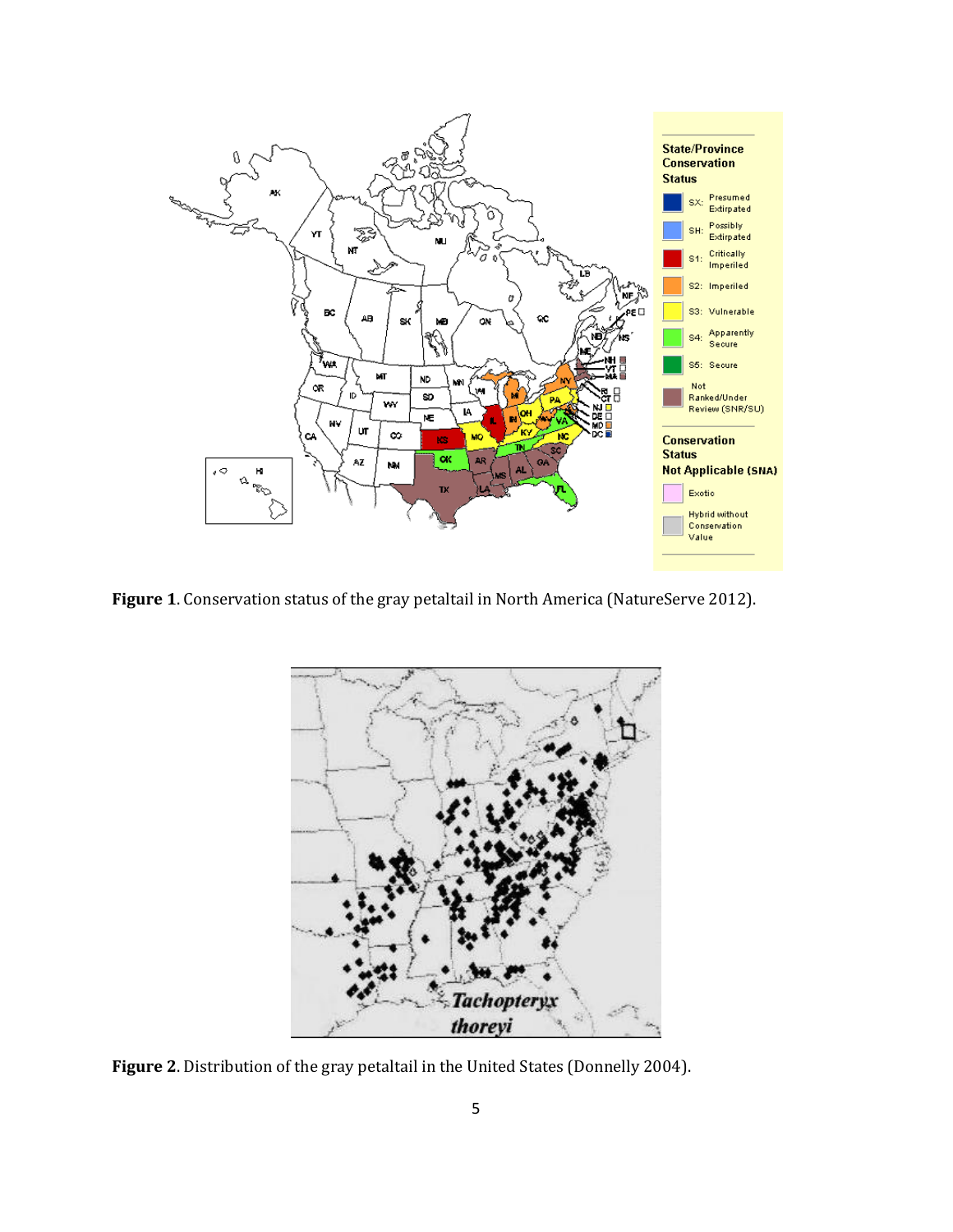

**Figure 3.** Occurrence records of the gray petaltail in New York (White *et al.* 2010).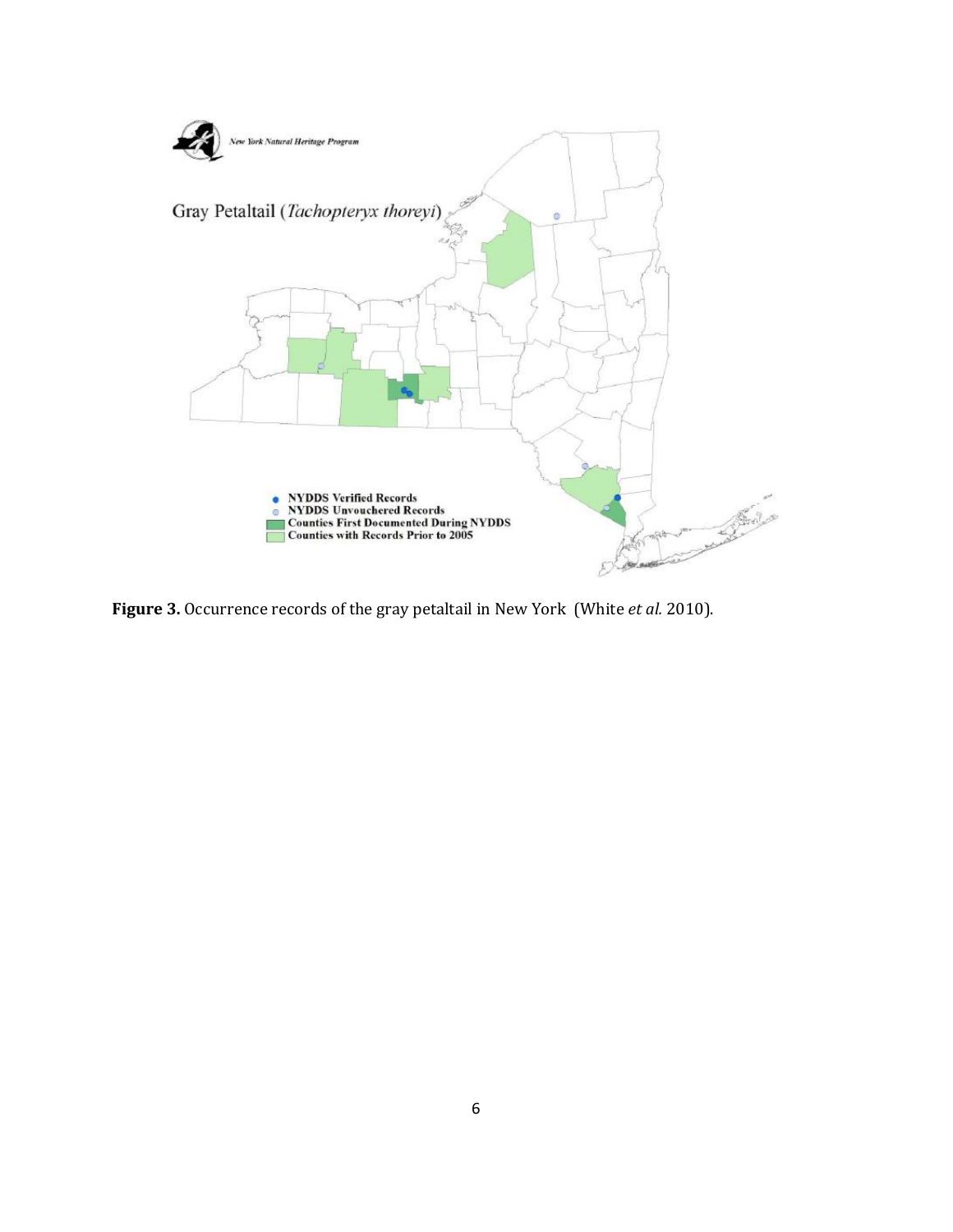## **III. New York Rarity, if known:**

| <b>Historic</b> | # of Animals | # of Locations | % of State |
|-----------------|--------------|----------------|------------|
| prior to 1970   |              |                |            |
| prior to 1980   |              |                |            |
| prior to 1990   |              |                |            |

#### **Details of historic occurrence:**

The NYNHP Element Occurrence Database (2012) lists three historical occurrences for this species at West Point, Ramapo and Six Mile Creek in Ithaca, while Donnelly (1992) lists five others including, Coy Glen in Ithaca, McLean, Portage, Watkins Glen, and Ft. Montgomery, all but one of these initially reported by Needham (1928).

| Current | # of Animals | # of Locations | % of State |
|---------|--------------|----------------|------------|
|         |              | 12-14          |            |

### **Details of current occurrence:**

The statewide range for this species is quite broad, with records coming from counties across the southern portion of the state including the Lower Hudson Valley, the southern portion of the Finger Lakes and the Lake Erie portion of the Great Lakes drainage. Letchworth State Park and the Ithaca are locations with h multiple records some of which have been known since at least 1928. Overall there are as many as 11 well verified locations recorded since 1990 with two additional unverified site records from additional counties (St. Lawrence and Sullivan) reported during the NYDDS (White *et al.* 2010, New York Natural Heritage Program 2013) The fairly recent (1990) and reliable site record from one location on Tug Hill may represent a disjunct portion of the range for this primarily southern species (New York Natural Heritage Program 2012).

#### **New York's Contribution to Species North American Range:**

| <b>Distribution</b> (percent of NY where species occurs) |           | <b>Abundance</b> (within NY distribution) |  |
|----------------------------------------------------------|-----------|-------------------------------------------|--|
| $\frac{\mathsf{X}}{\mathsf{X}}$                          | $0 - 5%$  | abundant                                  |  |
|                                                          | $6 - 10%$ | common                                    |  |
|                                                          | 11-25%    | fairly common                             |  |
|                                                          | 26-50%    | uncommon                                  |  |
|                                                          | >50%      | X.<br>rare                                |  |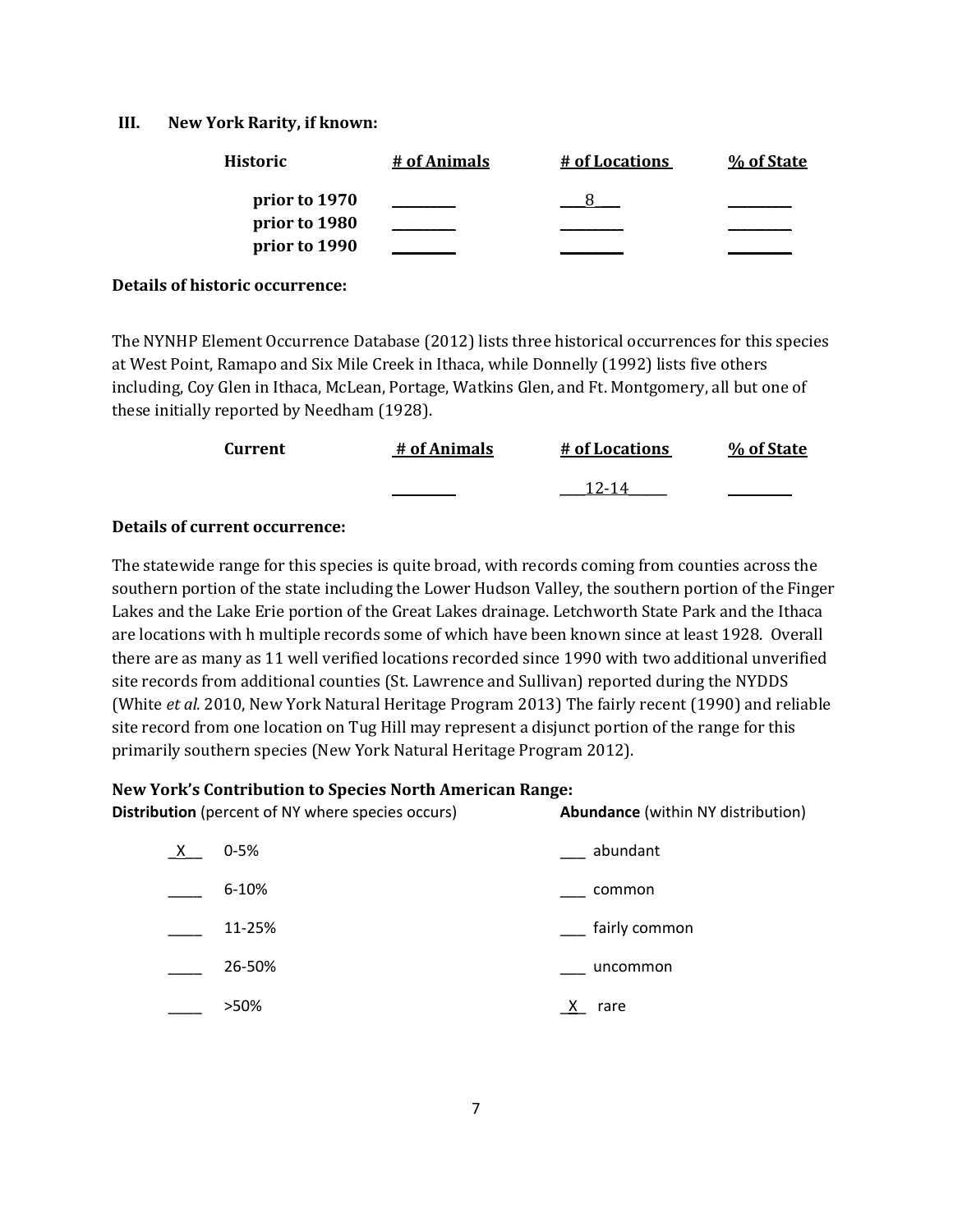#### **NY's Contribution to North American range**

 $X$  0-5%  $-$  6-10%  $\frac{11-25\%}{2}$ 

- $-26 50%$
- \_\_\_\_ >50%

## **Classification of New York Range**

**\_\_ \_\_ Core**

**\_\_**X\_\_ **Peripheral**

**\_\_\_\_\_ Disjunct**

**Distance to nearest population:**

 $\sim$  1,000 mi

## **Rarity Discussion:**

As of 2013, there are 12 confirmed locations for this uncommon and local species. Several of the sites are in close proximity to one another and could be functioning as single metapopulations. While additional, undiscovered populations are expected, the specific nature of the species' habitat suggests that the number of sites may not be large (New York Natural Heritage Program 2011).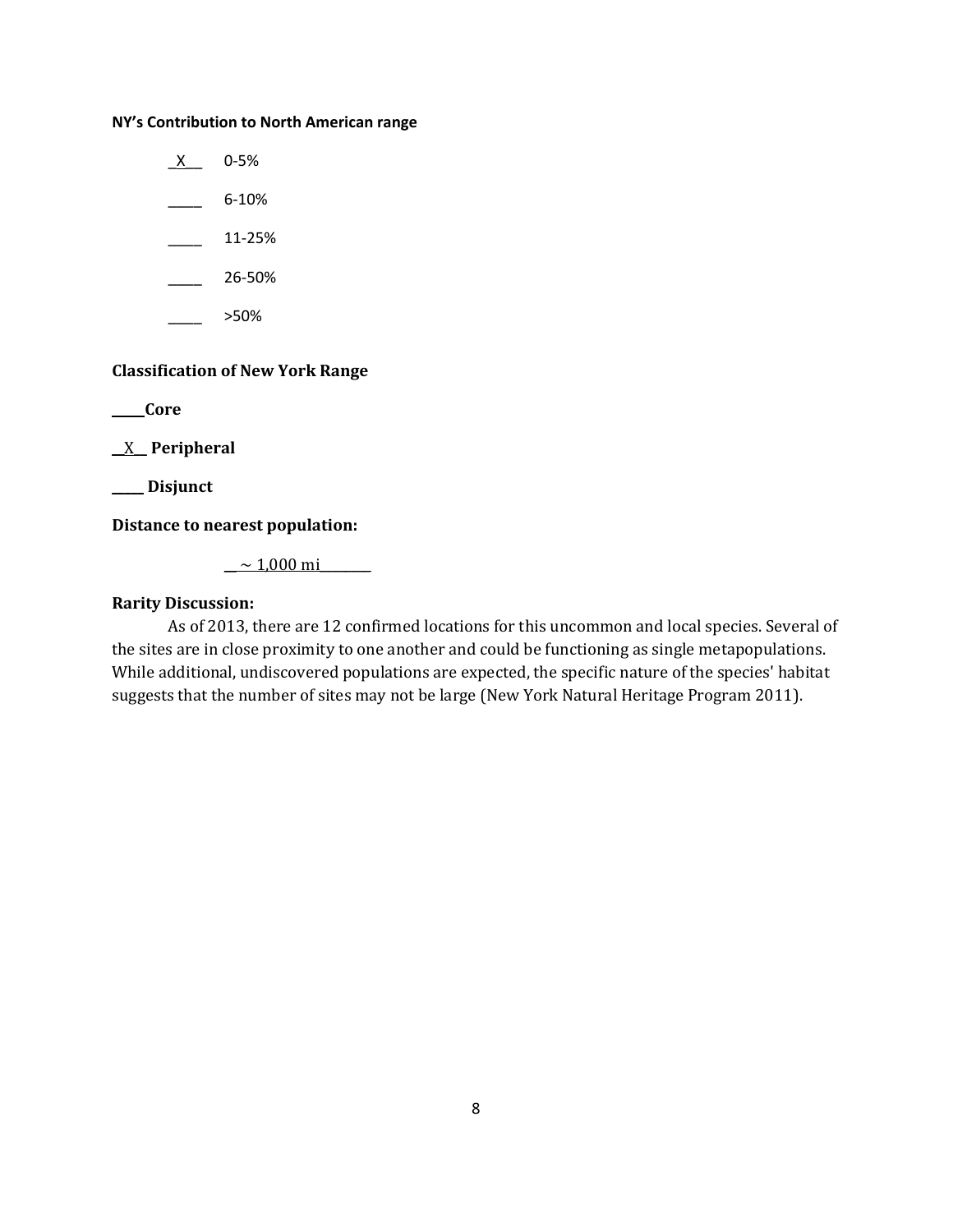## **I. Primary Habitat or Community Type:**

1.Headwater Creek, Low Gradient, mud bottom

2. Headwater Creek, Low-Moderate Gradient, mud bottom

3. Headwater Creek, Low Gradient, sand and gravel bottom

4. Headwater Creek, Low-Moderate Gradient, sand and gravel bottom

## **Habitat or Community Type Trend in New York:**

| <b>Declining</b>                | <b>Stable</b> | Increasing | X Unknown |
|---------------------------------|---------------|------------|-----------|
| Time frame of decline/increase: |               |            |           |
| <b>Habitat Specialist?</b>      |               | X Yes      | N0        |
| <b>Indicator Species?</b>       |               | <b>Yes</b> | No        |

## **Habitat Discussion:**

The general habitat of the *T. thoreyi* is usually described as hillside seeps and fens located in areas of deciduous forest (Dunkle 2000, Nikula *et al.* 2003). In New York, all known populations are found at rocky gorges and glens, with groundwater fed, hillside seepages feeding into small streams (New York Natural Heritage Program 2011). Larvae inhabit the seepage areas. The adults perch vertically on tree trunks, stumps, or exposed branches in sunny spots within the seepage areas and adjacent woods, defending territories and searching for mating opportunities. At most New York sites, petaltails are often observed as they fly up and down the streams to forage (New York Natural Heritage Program 2011).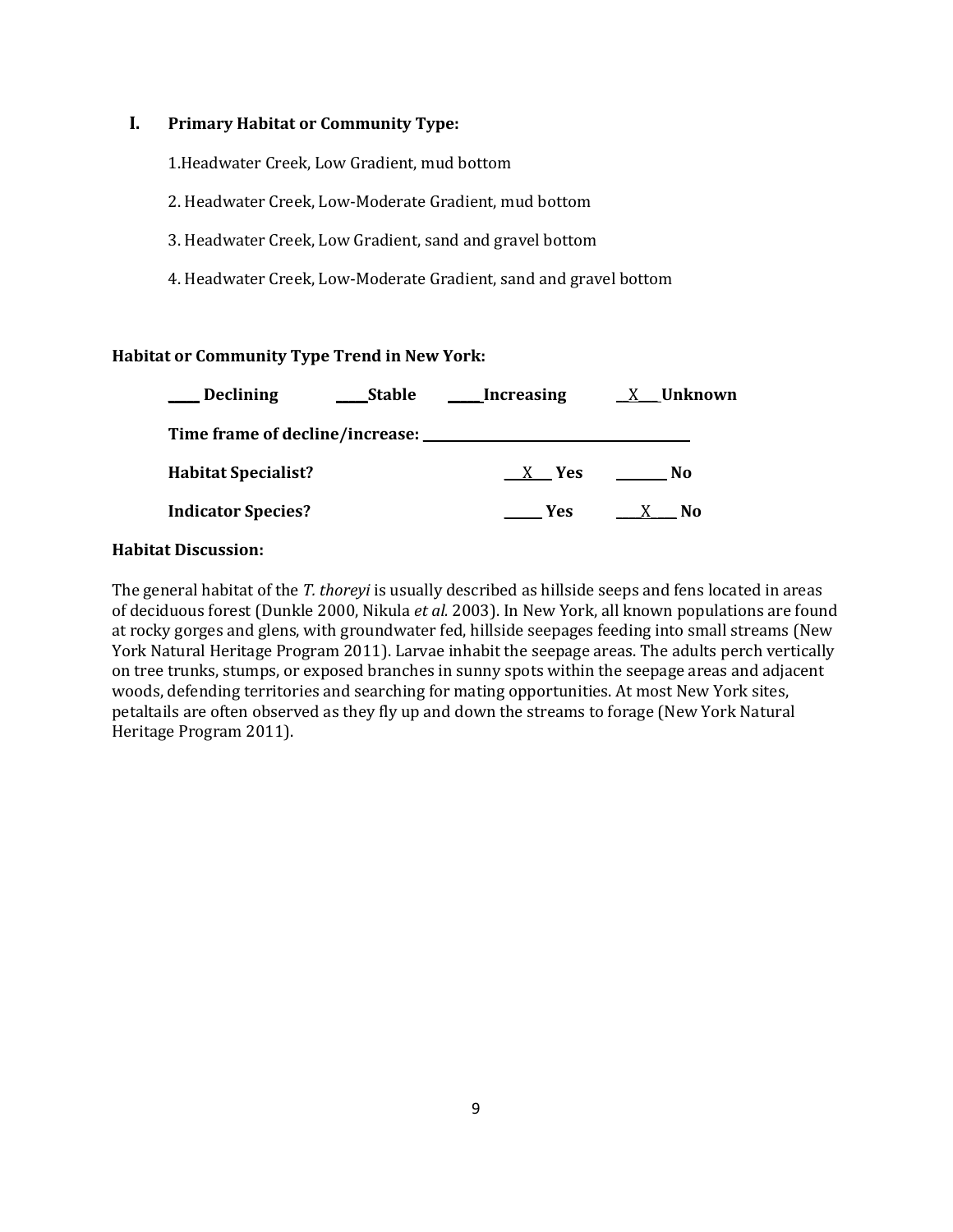- **II. New York Species Demographics and Life History**
	- **\_\_**X**\_\_\_ Breeder in New York**
		- **\_\_**X**\_\_\_ Summer Resident**

**\_\_**X**\_\_\_ Winter Resident**

**\_\_\_\_\_ Anadromous**

**\_\_\_\_\_ Non-breeder in New York**

**\_\_\_\_\_ Summer Resident**

**\_\_\_\_\_ Winter Resident**

**\_\_\_\_\_ Catadromous**

\_\_\_\_\_ **Migratory only**

**\_\_\_\_\_ Unknown**

#### **Species Demographics and Life History Discussion:**

Donnelly (1999) shows previously recorded New York *T. thoreyi* dates from 7 June – 15 July. An examination of 37 records, including observations and museum specimens, in the database of the NYNHPprior to the NYDDS, shows 38% of the records from 1-15 June, 35% of the records from 16- 30 June, 21% of the records from 1-15 July, and just 5% of the records from 16-30 July. The NYDDS records documented by photographs, or based on observations from sites also documented by photographs or in close proximity to other known sites, show a noticeably different percentage with 33% from 16-30 June and 66% from 1-15 July. The difference in the number of early June records based upon these two sources may reflect the timing of targeted search efforts for *T. thoreyi* at various New York State Parks from 1998-2004, as part of a multi-year Biodiversity Inventory Project (Evans and VanLuven 2005). Early June likely represents the beginning of the flight period in New York, a time when the petaltails may be most closely tied to the seep/spring habitat for mating, whereas late June and early July probably represents the peak of the flight period (White *et al.* 2010).

*T. thoreyi* is the only northeastern dragonfly species whose larvae may not be truly aquatic. The larvae live in the mud and vegetation of mucky, mossy, spring seeps which often contain very little standing water. Dunkle (1981) studied a population of *T. thoreyi* in Florida throughout the flight season of 1978 at a site similar in description to sites in New York, (*i.e.* hillside seeps in deciduous forest, although presence of a stream fed by the seeps is not mentioned). Adults were captured and individually marked. The minimum population based on individuals marked included 128 males and 46 females. If these numbers hold true for sites in New York, it would indicate that at least some populations may be larger than one would guess form a few initial surveys of short duration. Marked males moved distances from 0- 1.1 km. The average distance traveled by males between sightings was 0.28 km. One male, classified as mature when first marked, survived for at least 35 more days and was probably 7 weeks old when it was last seen.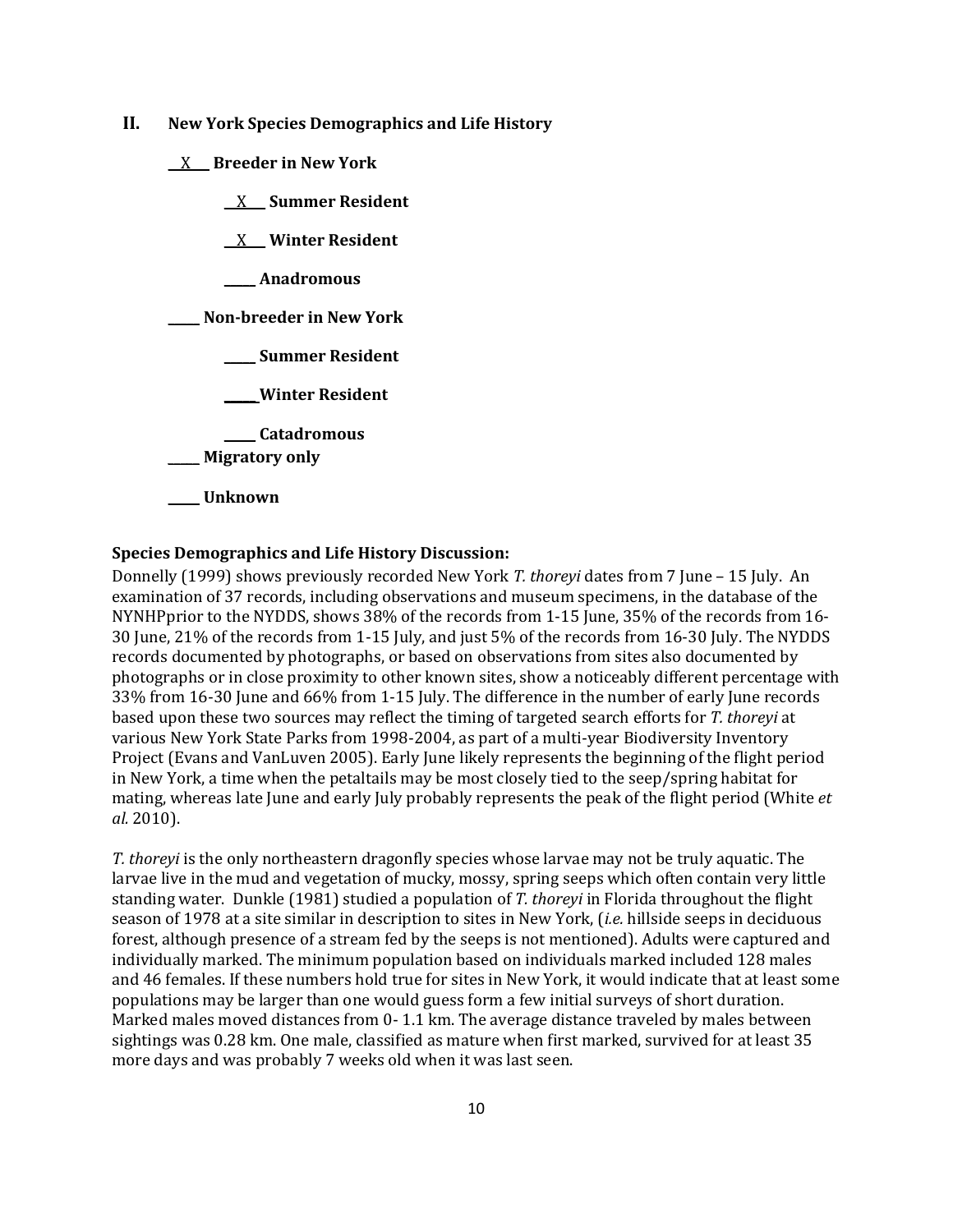## **III. Threats:**

Since seepage areas are the key larval habitat for this species, any activities that alter the quality or quantity of groundwater seepage in an occupied area would pose a threat to *T. thoreyi*. The most important likely negative impacts would come from changes in natural hydrology through the building of dams, increases in sediment load of the seepage (such as might occur should extensive logging take place in or adjacent to the seepage), changes in dissolved oxygen content, direct effects of pesticides, and chemical contamination by runoff or agricultural discharge (Novak 2006). Direct, intentional killing by people is a possible threat to this species. In at least one state park, petaltails squashed by park visitors have been observed. Petaltails are not wary and occasionally land on people whose first reaction is probably to swat the insect (New York Natural Heritage Program 2011).

## **Are there regulatory mechanisms that protect the species or its habitat in New York?**



The Freshwater Wetlands Act provides protection for wetlands greater than 12.4 acres in size under Article 24 of the NYS Conservation Law. The Adirondack Park Agency (APA) has the authority to regulate smaller wetlands within the Adirondack Park. The APA could be important should the St. Lawrence County observation be confirmed.

## **Describe knowledge of management/conservation actions that are needed for recovery/conservation, or to eliminate, minimize, or compensate for the identified threats:**

Consideration should be given to providing information to the public at state parks where *T. thoreyi* occurs. The tame and harmless nature of the insects could be stressed in order to reduce the likelihood of the dragonflies being killed by startled hikers. For example, a photograph and brief information sheets could be provided at kiosks located near the entrances to trails during the late May-July flight period (New York Natural Heritage Program 2011). This action has already been completed at one or more State Parks in the Finger Lakes region. Conservation actions following IUCN taxonomy are categorized in the table.

| <b>Conservation Actions</b>    |                            |  |
|--------------------------------|----------------------------|--|
| <b>Action Category</b>         | <b>Action</b>              |  |
| Law and Policy                 | Policies and Regulations   |  |
| <b>Education and Awareness</b> | Training                   |  |
| <b>Education and Awareness</b> | Awareness & Communications |  |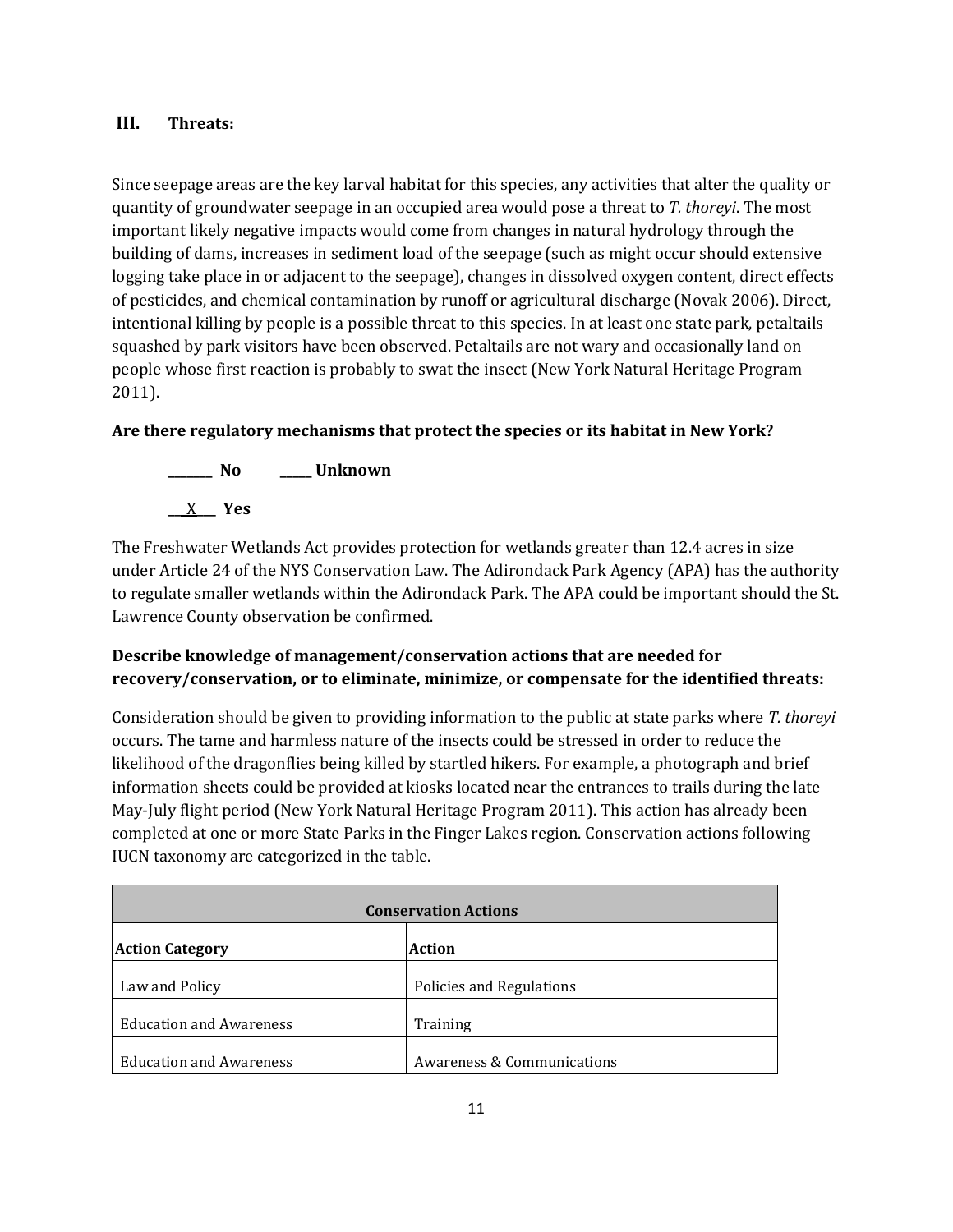The Comprehensive Wildlife Conservation Strategy (NYSDEC 2005) includes recommendations for the following actions for odonates of seeps and rivulets, and for gray petaltail in particular.

## **Habitat monitoring:**

Support and encourage habitat monitoring efforts that would complete the baseline assessment of habitat quality and threats.

### **Habitat research:**

Support and encourage research projects that will help define preferred habitat in order to guide future monitoring, restoration and habitat protection efforts.

## **New regulation:**

Recommendations for official state endangered, threatened, and special concern listing are an anticipated result of the statewide inventory. The gray petaltail is currently listed as Special Concern. It is possible that a change in this species listing status may be warranted following additional surveys or that one of the other two species may be recommended for listing and officially adding these species to the list would constitute a concrete action.

### **Population monitoring:**

\_\_\_\_ Conduct surveys to obtain repeatable, relative abundance estimates for these species at known sites and newly discovered sites where access permission to conduct surveys is obtained (as indicated in the State Wildlife Grant Odonate Inventory Project).

### **Statewide baseline survey:**

All of these species are known from fewer than 15 locations in the state, but new populations undoubtedly remain to be discovered. A currently approved, but not yet begun State Wildlife Grant Statewide Odonate Inventory Project will utilize volunteers, Natural Heritage Program and other staff to conduct surveys for these species at potential sites throughout the state.

## **IV. References**

Donnelly, T. W. 1992. The Odonata of New York. Bulletin of American Odonatology 1(1):1-27.

Donnelly, T. W. 1999. The dragonflies and damselflies of New York. Prepared for the 1999 International Congress of Odonatology and 1st Symposium of the Worldwide Dragonfly Association., Colgate University, Hamilton, NY.

Donnelly, T. W. 2004. Distribution of North American Odonata. Part I: Aeshnidae, Petaluridae, Gomphidae, Cordulegastridae. Bulletin of American Odonatology 7:61-90.

Dulvy, N.K. 2003. *Dipturus laevis*. In: IUCN 2012. IUCN Red List of Threatened Species. Version 2012.2. <www.iucnredlist.org>. Accessed 6 February 2013.

Dunkle, S.W. 1981. The ecology and behavior of *Tachopteryx thoreyi* (Hagen) (Anisoptera: Petaluridae). Odonatologica, 10(3): 189-199.

Dunkle, S. W. 2000. Dragonflies through binoculars. A field guide to dragonflies of North America. Oxford University Press, New York, New York. 266 pp.

Evans, D. J. and D. E. VanLuven. 2005. Biodiversity in New York's State Park system summary